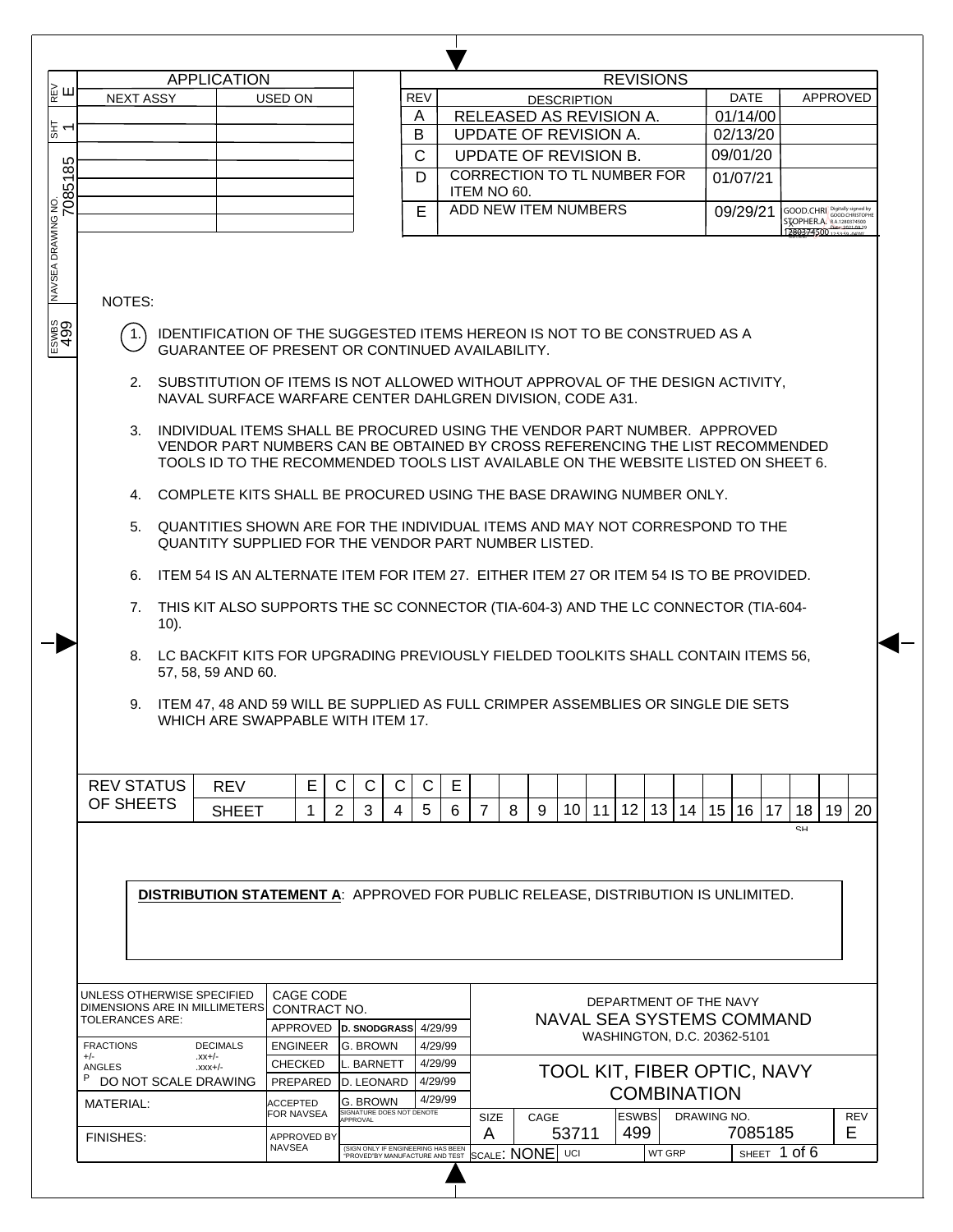| ∥ౖ౦<br>동지                     | <b>ITEM</b><br>NO. | NATIONAL STOCK<br><b>NUMBER</b> | QTY<br><b>REQD</b> | COMBINATION OF ADOPTED<br>$\overline{1}$<br><b>ITEMS</b> | <b>RECOMMENDED</b><br><b>TOOLS (TL)</b> |
|-------------------------------|--------------------|---------------------------------|--------------------|----------------------------------------------------------|-----------------------------------------|
| NAVSEA DRAWING NO.<br>7085185 | <b>NA</b>          | <b>NONE</b>                     | $\blacksquare$     | NAVY COMBINATION, FIBER OPTIC<br>TOOL KIT, COMPOSED OF:  |                                         |
|                               | $\mathbf{1}$       | 5120 00 230 6380                | $\mathbf{1}$       | TORQUE WRENCH, 3/8" DRIVE                                | TL-0090                                 |
|                               | 2                  | 5120 01 144 5338                | $\mathbf{1}$       | INSERTION TOOL, FOR MIL-T-29504                          | TL-0040                                 |
| $rac{60}{499}$                | 3                  | 6080 01 377 4502                | 1                  | POLISHING PLATE GLASS<br>6x6x.25"                        | TL-0062                                 |
|                               | 4                  | 5120 01 419 2942                | 1                  | INSERTION/REMOVAL TOOL, MIL-<br>T-29504 ALIGNMENT SLEEVE | TL-0042                                 |
|                               | 6                  | 5998 01 147 0198                | $\mathbf{1}$       | REMOVAL TOOL FOR MIL-T-29504                             | TL-0065                                 |
|                               | $\overline{7}$     | 5110 01 419 4360                | $\mathbf{1}$       | CLEAVER, FIBER OPTIC                                     | TL-0014                                 |
|                               | 8                  | 5110 01 419 3137                | $\mathbf{1}$       | STRIP TOOL, CABLE JACKET                                 | TL-0012                                 |
|                               | 9                  | 5110 01 419 4361                | $\mathbf{1}$       | STRIP TOOL, BUFFER                                       | TL-0079                                 |
|                               | 10                 | 5110-00-246-0975                | $\mathbf{1}$       | STRIPPER, OFCC, 16 AWG (1.3mm)                           | TL-0080                                 |
|                               | 11                 | 6230 01 419 5898                | $\mathbf{1}$       | <b>FLASHLIGHT</b>                                        | TL-0034                                 |
|                               | 12                 | 5210 00 725 7347                | 1                  | SCALE, 6"                                                | TL-0069                                 |
|                               | 13                 | 6635 01 232 9536                | $\mathbf{1}$       | <b>TWEEZERS</b>                                          | TL-0094                                 |
|                               | 14                 | 6540 01 443 7953                | $\mathbf{1}$       | SPECTACLES, NYLON UTILITY<br><b>FLEX HEAD</b>            | TL-0071                                 |
|                               | 15                 | 5120 01 145 5172                | $\mathbf{1}$       | INSERTION TOOL 90 deg. FOR<br>MIL-T-29504                | TL-0038                                 |

| <b>SIZE</b> | CAGE            |       | <b>ESWBS</b> | DRAWING NO.   |                          | REV |
|-------------|-----------------|-------|--------------|---------------|--------------------------|-----|
|             |                 | 53711 | 499          |               | 7085185                  | C   |
|             | SCALE: NONE UCI |       |              | <b>WT GRP</b> | $^{\prime}$ SHEET 2 of 6 |     |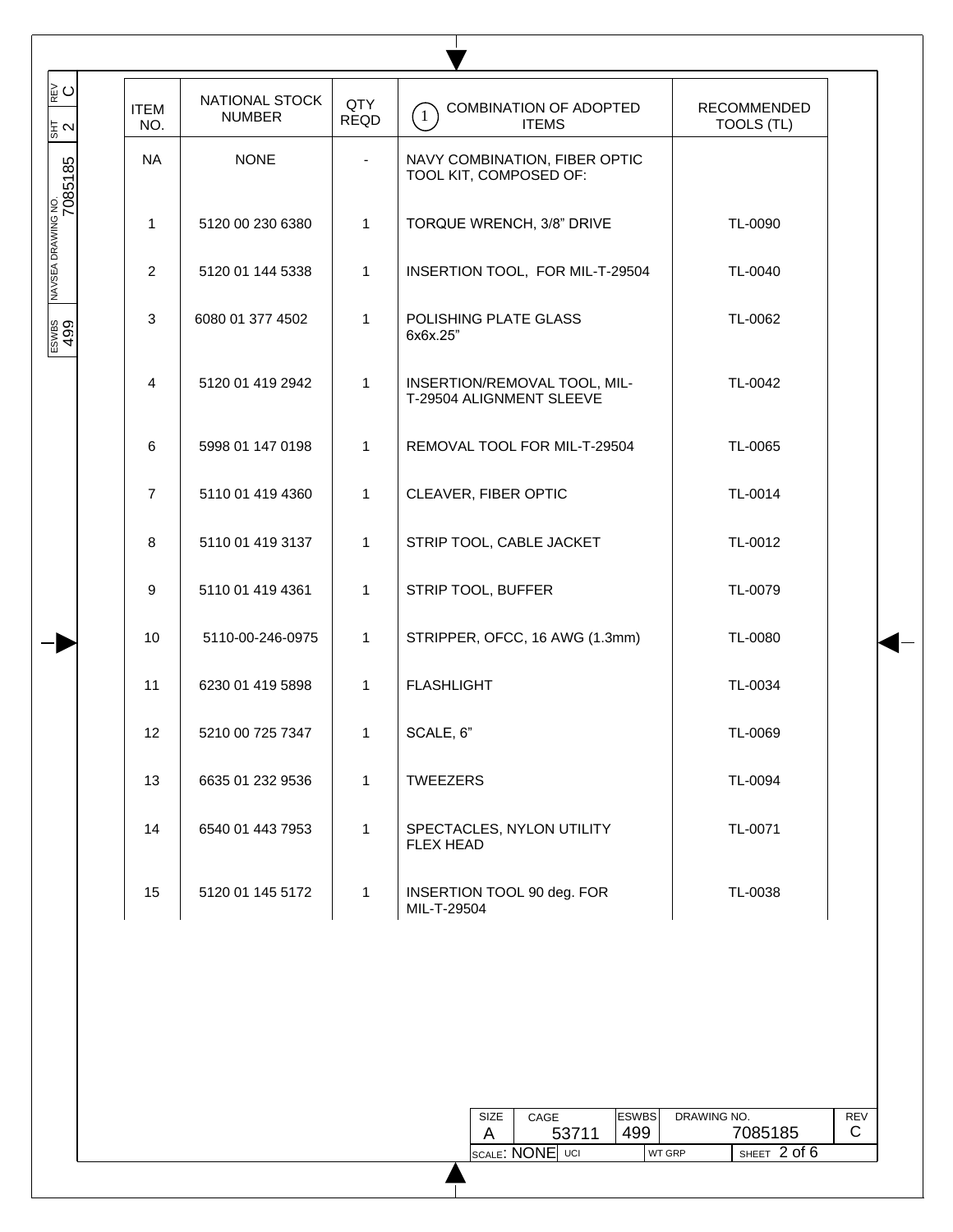| ∥⊵ບ<br> ౖ బ                   | <b>ITEM</b><br>NO. | NATIONAL STOCK<br><b>NUMBER</b>                                              | QTY<br><b>REQD</b>                                   | <b>COMBINATION OF ADOPTED</b><br>$\left(1\right)$<br><b>ITEMS</b>                                  | <b>RECOMMENDED</b><br><b>TOOLS (TL)</b> |
|-------------------------------|--------------------|------------------------------------------------------------------------------|------------------------------------------------------|----------------------------------------------------------------------------------------------------|-----------------------------------------|
| NAVSEA DRAWING NO.<br>7085185 | 16                 | 5110 01 419 5283                                                             | $\mathbf{1}$                                         | SHEARS, KEVLAR CUTTING                                                                             | <b>TL0045</b>                           |
|                               | 17                 | 5120 01 419 3730                                                             | $\mathbf{1}$                                         | CRIMP TOOL WITH DIE SET HAVING<br>.0945 HEX, FOR MIL-T-29504                                       | TL-0017                                 |
|                               | 18                 | 5120 01 419 3142                                                             | $\mathbf{1}$                                         | POLISHING TOOL, FOR<br>MIL-T-29504                                                                 | TL-0064                                 |
|                               | 19                 | <b>NONE</b>                                                                  |                                                      | <b>CURING OVEN ASSEMBLY</b><br><b>COMPOSED OF:</b>                                                 | TL-0028                                 |
|                               |                    | 4430 01 419 6384<br>6070 01 420 7682                                         | $\mathbf 1$<br>$\mathbf{1}$                          | <b>CURING OVEN</b><br>HEATER BLOCK, FOR MIL-T-29504,<br>MIL-C-83522, TIA-604-3 AND FDDI            |                                         |
|                               |                    | 6070 01 420 0522<br>6070 01 430 4607<br>5365 01 420 3692<br>5340 01 422 2168 | 16<br>$\mathbf{1}$<br>$\mathbf{1}$<br>$\overline{2}$ | CURE ADAPTERS, FOR MIL-T-29504<br><b>CABLE STAND</b><br><b>CABLE STAND RING</b><br>CABLE CLIPS     |                                         |
|                               | 20                 | 6650 00 994 6883                                                             | $\mathbf{1}$                                         | EYE LOUPE 7X FOR VIEWING<br><b>FIBER</b>                                                           | TL-0033                                 |
|                               | 21                 | 7920 01 321 6791                                                             | 25                                                   | CLOTH CLEANING, WHITE                                                                              | TL-0016                                 |
|                               | 22                 | 5350 01 376 9388                                                             | $\mathbf{1}$                                         | POLISHING PAPER, 1 MICRON<br>ALUMINUM OXIDE, MYLAR BACK<br>SHEET, 5.5"x5.5" MIN, 50 PK             | TL-0057                                 |
|                               | 23                 | 5350 01 420 1454                                                             | $\mathbf{1}$                                         | POLISHING PAPER, 5 MICRON<br>ALUMINUM OXIDE, FOAM BACK<br>SHEET, 5.5"x5.5" MIN, 50 PK              | TL-0058                                 |
|                               | 24                 | 8040 01 421 3510                                                             | 6                                                    | EPOXY, BI-PACK, MIL-A-24792                                                                        | TL-0032                                 |
|                               | 25                 | <b>NONE</b>                                                                  | 32                                                   | ALCOHOL PAD, SEALED                                                                                | TL-0002                                 |
|                               | 26                 | 5120 01 438 6563                                                             | 5                                                    | SYRINGE WITH TWIST ON<br>DISPENSING NEEDLES, 3mL<br><b>CAPACITY FOR DISPENSING</b><br><b>EPOXY</b> | TL-0082                                 |

| SIZE | CAGE  | <b>ESWBS</b> | DRAWING NO.   |                    | REV |
|------|-------|--------------|---------------|--------------------|-----|
|      | 53711 | 499          |               | 7085185            | С   |
|      |       |              | <b>WT GRP</b> | $'$ SHEET 3 of $6$ |     |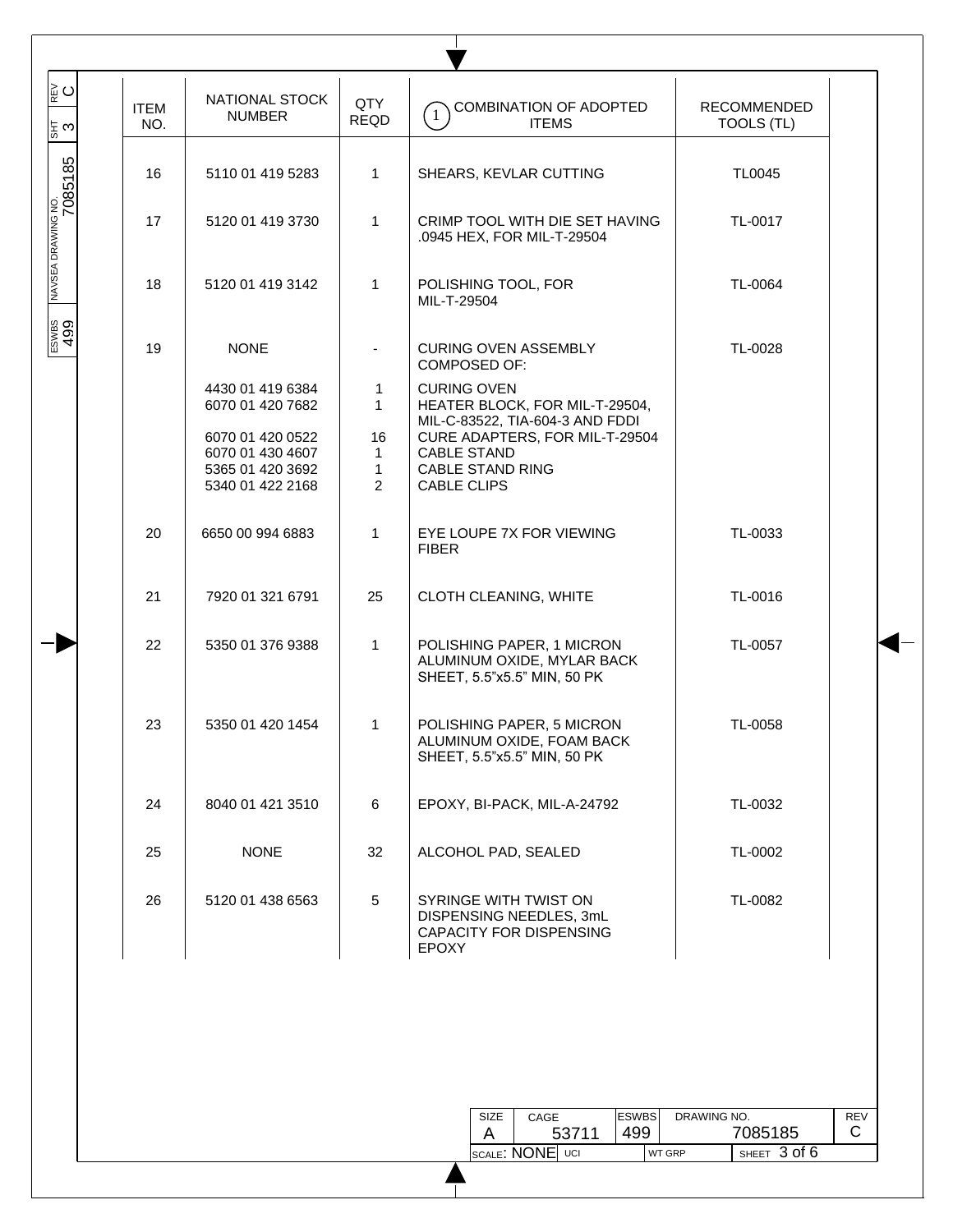| 27<br><b>NONE</b><br>MICROSCOPE, 400X<br>TL-0049<br>NAVSEA DRAWING NO.<br>7085185<br><b>COMPOSED OF:</b><br>6650 01 420 0232<br>MICROSCOPE BODY WITH IR<br>1<br>6650 01 420 0231<br>1<br><b>FILTER</b><br>1<br>20X EYEPIECE<br>6650 01 420 0233<br>$\mathbf{1}$<br>20X OBJECTIVE<br>6070 01 421 1234<br>$\mathbf{1}$<br>CONNECTOR MOUNT, 1/16"-1/4"<br>6240 00 155 7786<br><b>INCANDESCENT LAMP</b><br>ESWBS<br>499<br>TL-0070<br>28<br>5120 01 355 1622<br>$\mathbf{1}$<br>SOCKET, SOCKET WRENCH 1/4"<br>HEX ADAPTER FOR 3/8" DRIVE<br>1<br>WATER BOTTLE, 4 oz SQUEEZE<br>TL-0097<br>29<br>8125 01 428 8839<br><b>WITH CAP</b><br>1<br>30<br>6830 01 038 4517<br><b>CANNED AIR</b><br>TL-0013<br>1<br>31<br>9505 01 376 9398<br>125 UM CONNECTOR CLEANING<br>TL-0001<br>WIRE (3 EA) WITH CONTAINER<br>$\mathbf{1}$<br>32<br><b>NONE</b><br>TOOLKIT CASE, FIBER OPTIC, NAVY<br>TL-0085<br>COMBINATION, WITH SHOULDER<br>STRAP, WITH TOOL POUCHES, WITH<br>MINI BOXES, 15" x 22" x 9.5" MAX<br>$\mathbf{1}$<br>TL-0004<br>33<br>5120 01 419 3283<br>BACKSHELL WRENCH, C-TYPE<br>$\mathbf{1}$<br>TL-0091<br>34<br>5120 01 420 2445<br>DUAL-POST, TORQUE WRENCH<br>ADAPTER, SHELL SIZE 11<br>$\mathbf{1}$<br>35<br>TRI-POST, TORQUE WRENCH<br>TL-0092<br>5120 01 420 2444<br>ADAPTER, SHELL SIZE 13<br>$\mathbf{1}$<br>TRI-POST, TORQUE WRENCH<br>36<br>5120 01 420 2446<br>TL-0093<br>ADAPTER, SHELL SIZE 15<br>1<br>37<br>O-RING INSTALLATION TOOL<br>TL-0052<br>5120 01 424 7866<br>SHELL SIZE 11<br>1<br>O-RING INSTALLATION TOOL<br>38<br>5120 01 424 7867<br>TL-0053<br>SHELL SIZE 13<br>39<br>5120 01 424 7868<br>$\mathbf{1}$<br>O-RING INSTALLATION TOOL<br>TL-0054<br>SHELL SIZE 15 | ∣ະ⊂<br>$\frac{12}{3}$ 4 | <b>ITEM</b><br>NO. | <b>NATIONAL</b><br><b>STOCK NUMBER</b> | QTY<br><b>REQD</b> | COMBINATION OF ADOPTED<br>$\left(1\right)$<br><b>ITEMS</b> | <b>RECOMMENDED</b><br>TOOLS (TL) |
|--------------------------------------------------------------------------------------------------------------------------------------------------------------------------------------------------------------------------------------------------------------------------------------------------------------------------------------------------------------------------------------------------------------------------------------------------------------------------------------------------------------------------------------------------------------------------------------------------------------------------------------------------------------------------------------------------------------------------------------------------------------------------------------------------------------------------------------------------------------------------------------------------------------------------------------------------------------------------------------------------------------------------------------------------------------------------------------------------------------------------------------------------------------------------------------------------------------------------------------------------------------------------------------------------------------------------------------------------------------------------------------------------------------------------------------------------------------------------------------------------------------------------------------------------------------------------------------------------------------------------------------------------------------------------------------------|-------------------------|--------------------|----------------------------------------|--------------------|------------------------------------------------------------|----------------------------------|
|                                                                                                                                                                                                                                                                                                                                                                                                                                                                                                                                                                                                                                                                                                                                                                                                                                                                                                                                                                                                                                                                                                                                                                                                                                                                                                                                                                                                                                                                                                                                                                                                                                                                                            |                         |                    |                                        |                    |                                                            |                                  |
|                                                                                                                                                                                                                                                                                                                                                                                                                                                                                                                                                                                                                                                                                                                                                                                                                                                                                                                                                                                                                                                                                                                                                                                                                                                                                                                                                                                                                                                                                                                                                                                                                                                                                            |                         |                    |                                        |                    |                                                            |                                  |
|                                                                                                                                                                                                                                                                                                                                                                                                                                                                                                                                                                                                                                                                                                                                                                                                                                                                                                                                                                                                                                                                                                                                                                                                                                                                                                                                                                                                                                                                                                                                                                                                                                                                                            |                         |                    |                                        |                    |                                                            |                                  |
|                                                                                                                                                                                                                                                                                                                                                                                                                                                                                                                                                                                                                                                                                                                                                                                                                                                                                                                                                                                                                                                                                                                                                                                                                                                                                                                                                                                                                                                                                                                                                                                                                                                                                            |                         |                    |                                        |                    |                                                            |                                  |
|                                                                                                                                                                                                                                                                                                                                                                                                                                                                                                                                                                                                                                                                                                                                                                                                                                                                                                                                                                                                                                                                                                                                                                                                                                                                                                                                                                                                                                                                                                                                                                                                                                                                                            |                         |                    |                                        |                    |                                                            |                                  |
|                                                                                                                                                                                                                                                                                                                                                                                                                                                                                                                                                                                                                                                                                                                                                                                                                                                                                                                                                                                                                                                                                                                                                                                                                                                                                                                                                                                                                                                                                                                                                                                                                                                                                            |                         |                    |                                        |                    |                                                            |                                  |
|                                                                                                                                                                                                                                                                                                                                                                                                                                                                                                                                                                                                                                                                                                                                                                                                                                                                                                                                                                                                                                                                                                                                                                                                                                                                                                                                                                                                                                                                                                                                                                                                                                                                                            |                         |                    |                                        |                    |                                                            |                                  |
|                                                                                                                                                                                                                                                                                                                                                                                                                                                                                                                                                                                                                                                                                                                                                                                                                                                                                                                                                                                                                                                                                                                                                                                                                                                                                                                                                                                                                                                                                                                                                                                                                                                                                            |                         |                    |                                        |                    |                                                            |                                  |
|                                                                                                                                                                                                                                                                                                                                                                                                                                                                                                                                                                                                                                                                                                                                                                                                                                                                                                                                                                                                                                                                                                                                                                                                                                                                                                                                                                                                                                                                                                                                                                                                                                                                                            |                         |                    |                                        |                    |                                                            |                                  |
|                                                                                                                                                                                                                                                                                                                                                                                                                                                                                                                                                                                                                                                                                                                                                                                                                                                                                                                                                                                                                                                                                                                                                                                                                                                                                                                                                                                                                                                                                                                                                                                                                                                                                            |                         |                    |                                        |                    |                                                            |                                  |
|                                                                                                                                                                                                                                                                                                                                                                                                                                                                                                                                                                                                                                                                                                                                                                                                                                                                                                                                                                                                                                                                                                                                                                                                                                                                                                                                                                                                                                                                                                                                                                                                                                                                                            |                         |                    |                                        |                    |                                                            |                                  |
|                                                                                                                                                                                                                                                                                                                                                                                                                                                                                                                                                                                                                                                                                                                                                                                                                                                                                                                                                                                                                                                                                                                                                                                                                                                                                                                                                                                                                                                                                                                                                                                                                                                                                            |                         |                    |                                        |                    |                                                            |                                  |
|                                                                                                                                                                                                                                                                                                                                                                                                                                                                                                                                                                                                                                                                                                                                                                                                                                                                                                                                                                                                                                                                                                                                                                                                                                                                                                                                                                                                                                                                                                                                                                                                                                                                                            |                         |                    |                                        |                    |                                                            |                                  |
|                                                                                                                                                                                                                                                                                                                                                                                                                                                                                                                                                                                                                                                                                                                                                                                                                                                                                                                                                                                                                                                                                                                                                                                                                                                                                                                                                                                                                                                                                                                                                                                                                                                                                            |                         |                    |                                        |                    |                                                            |                                  |
| <b>ESWBS</b><br>CAGE<br>DRAWING NO.<br>SIZE<br><b>REV</b>                                                                                                                                                                                                                                                                                                                                                                                                                                                                                                                                                                                                                                                                                                                                                                                                                                                                                                                                                                                                                                                                                                                                                                                                                                                                                                                                                                                                                                                                                                                                                                                                                                  |                         |                    |                                        |                    | 499<br>53711<br>A<br><b>SCALE: NONE UCI</b>                | 7085185<br>C<br>SHEET 4 of 6     |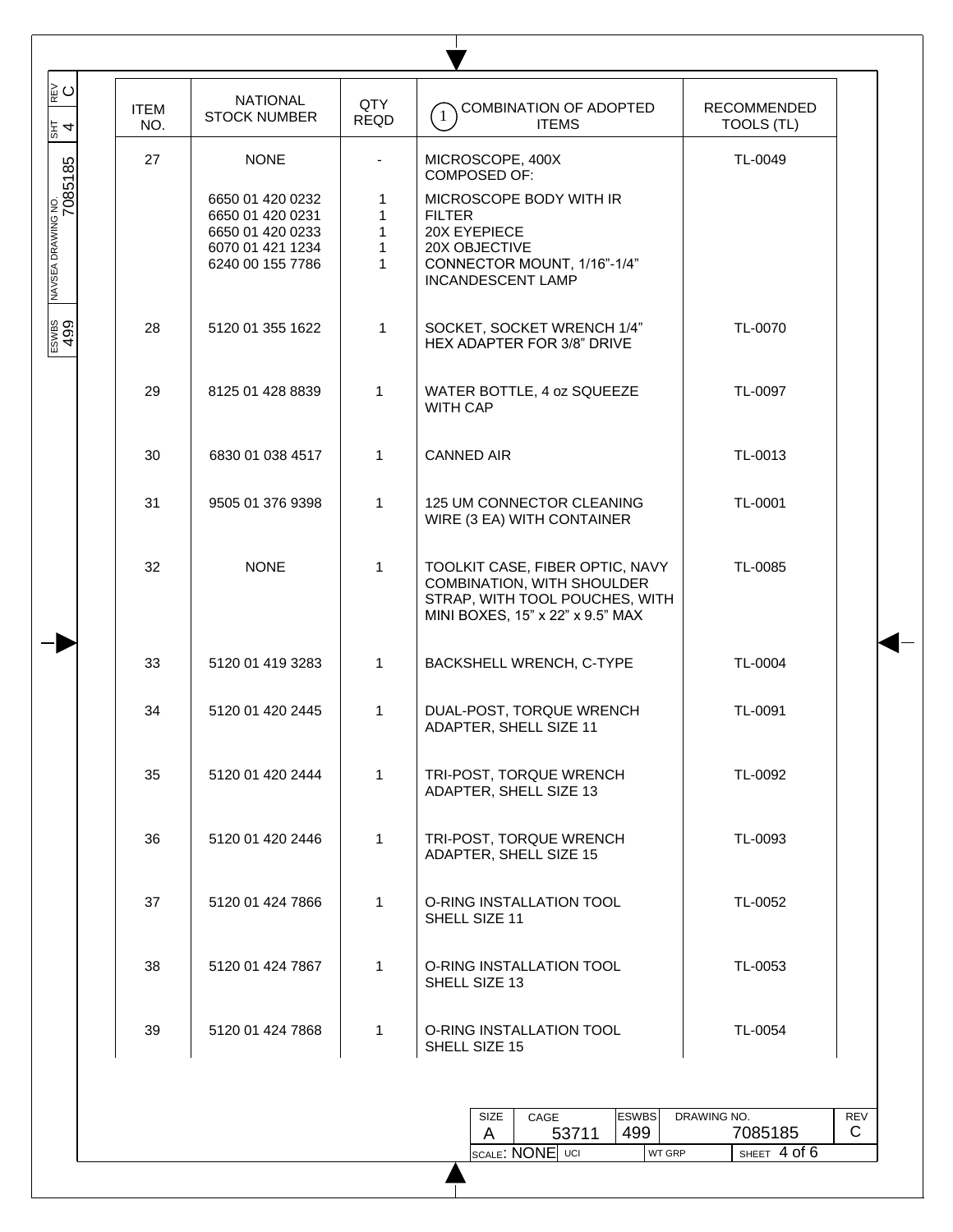| ∥⊵ບ                         |                    | <b>NATIONAL</b>     | QTY            | COMBINATION OF ADOPTED                                                                           | RECOMMENDED |
|-----------------------------|--------------------|---------------------|----------------|--------------------------------------------------------------------------------------------------|-------------|
|                             | <b>ITEM</b><br>NO. | <b>STOCK NUMBER</b> | <b>REQD</b>    | $\overline{1}$<br><b>ITEMS</b>                                                                   | TOOLS (TL)  |
| $\frac{5}{15}$ က            | 40                 | <b>NONE</b>         | $\mathbf{1}$   | O-RING INSTALLATION TOOL<br>SHELL SIZE 23                                                        | TL-0055     |
| NAVSEA DRAWING NO.<br> <br> | 41                 | <b>NONE</b>         | $\mathbf{1}$   | POLISHING PAPER, 0.1 MICRON<br>DIAMOND, MYLAR BACK SHEET,<br>5.5"x5.5" MIN, 3 SHTS               | TL-0060     |
| ESWBS<br>499                | 42                 | <b>NONE</b>         | $\mathbf{1}$   | RESILIENT PAD, 70 TO 90<br><b>DUROMETER</b>                                                      | TL-0067     |
|                             | 43                 | <b>NONE</b>         | $\overline{2}$ | STRAP WRENCH, WITH 3/8"<br><b>DRIVE ADAPTER</b>                                                  | TL-0077     |
|                             | 44                 | <b>NONE</b>         | 20             | <b>MICROCLIP</b>                                                                                 | TL-0047     |
|                             | 45                 | <b>NONE</b>         | $\mathbf{1}$   | TEMPLATE, CUT LENGTH,<br>MIL-C-83522                                                             | TL-0083     |
|                             | 46                 | <b>NONE</b>         | $\mathbf{1}$   | POLISHING TOOL, MIL-C-83522<br>AND TIA-604-3                                                     | TL-0063     |
|                             | 47                 | <b>NONE</b>         | $\mathbf{1}$   | CRIMP TOOL WITH DIE SET<br>HAVING .090 AND .105 INDENT<br>RING AND .190 HEX, FOR MIL-C-<br>83522 | TL-0018     |
|                             | 48                 | <b>NONE</b>         | 1              | CRIMP TOOL WITH DIE SET<br>HAVING .195, .140, AND .110<br>CIRCULAR CAVITIES, FOR TIA-604-<br>3   | TL-0019     |
|                             | 49                 | <b>NONE</b>         | 20             | CURE ADAPTER, FOR MIL-C-83522                                                                    | TL-0024     |
|                             | 50                 | <b>NONE</b>         | 6              | CURE ADAPTER, FOR TIA-604-3                                                                      | TL-0025     |
|                             | 51                 | <b>NONE</b>         | $\mathbf{1}$   | MIL-C-83522 BOOT RING TOOL                                                                       | TL-0051     |
|                             | 52                 | <b>NONE</b>         | $\mathbf{1}$   | MARKING PEN, PERMANENT                                                                           | TL-0046     |
|                             | 53                 | <b>NONE</b>         | $\mathbf{1}$   | TEMPLATE, CUT LENGTH, TIA-<br>604-3                                                              | TL-0084     |